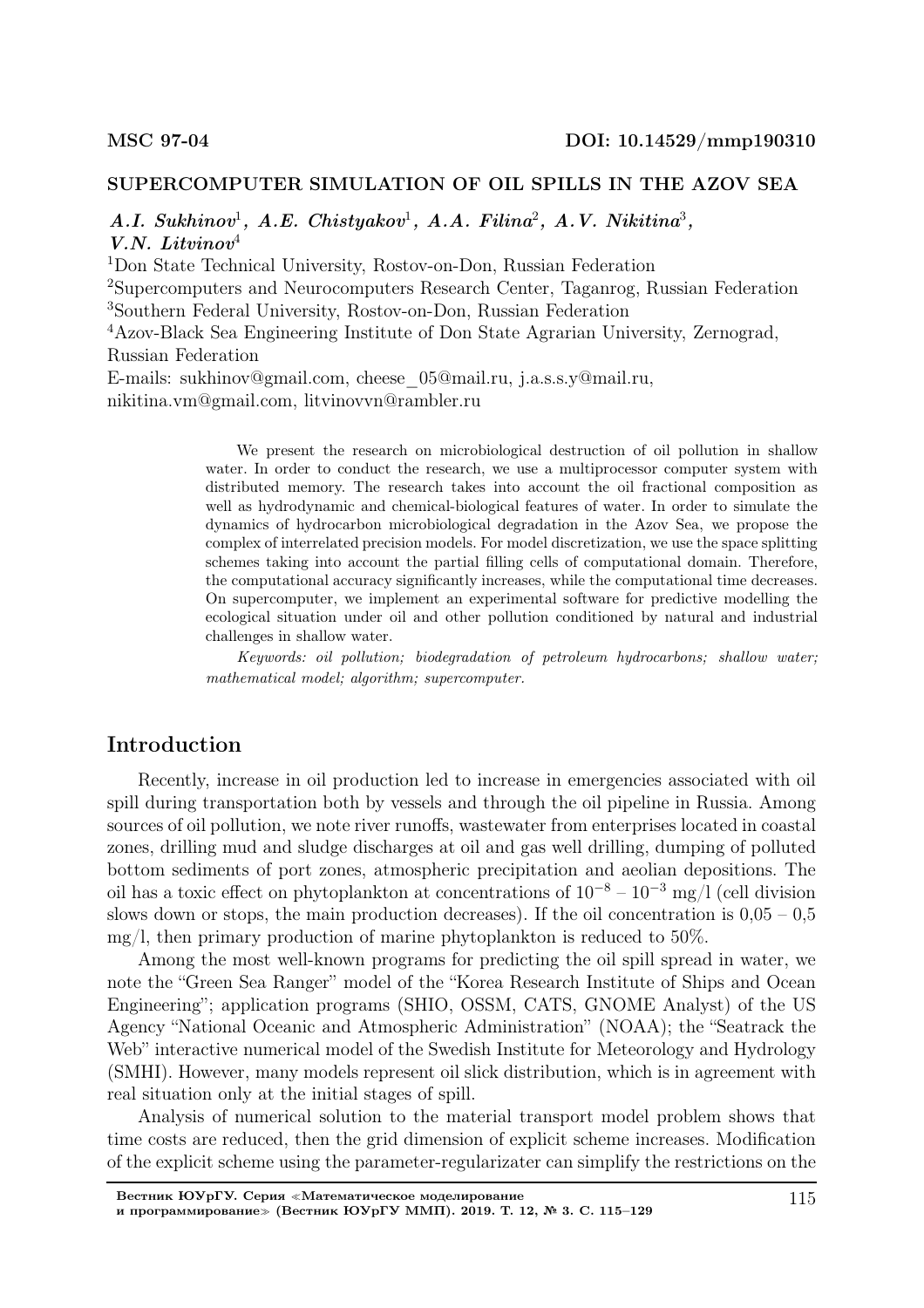permissible value of time step [3]. In addition, explicit regularized schemes show the time advantages  $(10 - 15$  times and more) in contrast with the previously used conventional implicit and no-regularized explicit schemes [4]. In the case of filling control domains, the variation of the finite volume method was proposed in [5, 6]. Algorithm of calculation taking into account the partial "fillness" of cells without flows is associated with a stepwise representation of a boundary on a rectangular grid. The proposed method was applied to solve three-dimensional hydrodynamic problems [7–9].

## 1. Problem Statement

The complex of interrelated mathematical models of hydrodynamics and biological kinetics was used for mathematical modelling of oil destruction processes. Flow fields, used for calculation of the oil products transport, was calculated on the basis of this model.

### 1.1. Mathematical Model of Hydrophysics

The initial equations of hydrodynamics of shallow waters are as follows [10, 11]: – the motion equation (the Navier–Stokes motion equation)

$$
u'_{t} + uu'_{x} + vu'_{y} + wu'_{z} = -\frac{1}{\rho}p'_{x} + (\mu u'_{x})'_{x} + (\mu u'_{y})'_{y} + (\nu u'_{z})'_{z} + 2\Omega(v\sin\theta - w\cos\theta),
$$
  

$$
v'_{t} + uv'_{x} + vv'_{y} + wv'_{z} = -\frac{1}{\rho}p'_{y} + (\mu v'_{x})'_{x} + (\mu v'_{y})'_{y} + (\nu v'_{z})'_{z} - 2\Omega u\sin\theta,
$$
 (1)

$$
w'_{t} + uw'_{x} + vw'_{y} + ww'_{z} = -\frac{1}{\rho}p'_{z} + (\mu w'_{x})'_{x} + (\mu w'_{y})'_{y} + (\nu w'_{z})'_{z} + 2\Omega u \cos \theta + g (\rho_{0}/\rho - 1);
$$

– in the case of variable density, the continuity equation

$$
\rho'_{t} + (\rho u)'_{x} + (\rho v)'_{y} + (\rho w)'_{z} = 0,
$$
\n(2)

where  $\mathbf{u} = (u, v, w)$  is a velocity vector; p is an excess pressure above the undisturbed fluid hydrostatic pressure;  $\rho$  is a density;  $\Omega$  is an Earth's angular velocity rotation;  $\theta$  is an angle between the angular velocity vector and the vertical vector;  $\mu$ ,  $\nu$  are horizontal and vertical components of the turbulent exchange coefficient, respectively.

Consider system of equations  $(1), (2)$  with the following boundary conditions: – at the input (the mouth of Don and Kuban rivers),

$$
\mathbf{u}=\mathbf{u_0},\ p'_n=0,
$$

– on the lateral boundary (beach and bottom),

$$
\rho_v \mu(\mathbf{u}_{\tau})'_n = -\tau, \ \mathbf{u}_n = 0, \ p'_n = 0,
$$

– on the upper boundary,

$$
\rho \mu(\boldsymbol{u}_{\boldsymbol{\tau}})'_{\boldsymbol{n}} = -\boldsymbol{\tau}, \ w = -\omega - p_t'/\rho g, \ p_n' = 0,
$$
\n(3)

– at the output (Kerch Strait),

$$
p'_n=0, \mathbf{u'_n}=0,
$$

where **n** is the outer normal vector to the boundary of the computational domain;  $\mathbf{u}_n$ ,  $u_{\tau}$  are the normal and tangential components of the water flow velocity vector;  $p_n$  is the normal component of the pressure over hydrostatic pressure;  $\omega$  is the liquid evaporation intensity;  $\tau = {\tau_x, \tau_y, \tau_z}$  is the tangential stress vector (Van-Dorn law);  $\rho_v$  is the suspension density.

For the free surface, the tangential stress vector is defined as  $\tau = \rho_a C d_s |\mathbf{w}| \mathbf{w}, C d_s =$ 0, 0026, where **w** is the vector of the wind speed relative to water;  $\rho_a$  is the density of the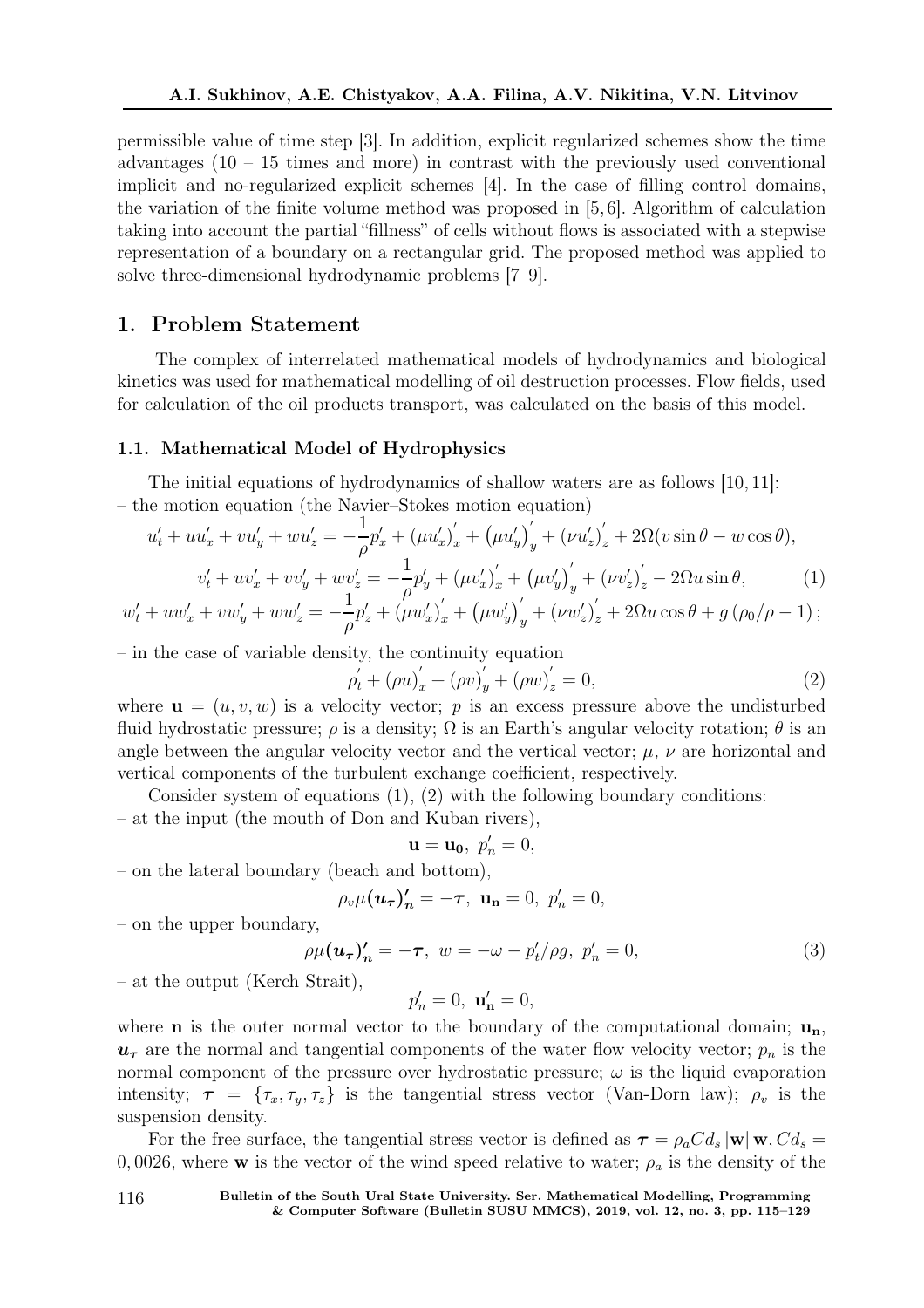atmosphere;  $Cd_s$  is the dimensionless surface drag coefficient, which depends on the wind speed and is considered to be in the range 0,0016 – 0,0032.

In these terms, we can rewrite the tangential stress vector for the bottom as  $\tau =$  $\rho C d_b |\mathbf{u}| \mathbf{u}, C d_b = g k^2 / h^{1/3}$ , where  $k = 0, 04$ , k is the group coefficient of roughness in Manning's formula,  $k \in [0.025, 0.2]$ ;  $h = H + \eta$ , h is the total depth of the water area, [m]; H is the depth to undisturbed surface, [m];  $\eta$  is the height of the free surface relative to the geoid (Sea level), [m].

On the basis of the measured velocity fluctuations, the discussed below approximation is required to develop the coefficient of vertical turbulent exchange, which is heterogeneous in depth [6]:

$$
\nu = C_s^2 \Delta^2 \frac{1}{2} \sqrt{\left(\frac{\partial U}{\partial z}\right)^2 + \left(\frac{\partial V}{\partial z}\right)^2},\tag{4}
$$

where U, V are the time-averaged pulsations of the horizontal velocity components;  $\Delta$  is the grid scale;  $C_s$  is the dimensionless empirical constant, whose value is generally determined by calculation of the decay of homogeneous isotropic turbulence. The grid method is used to solve problem  $(1) - (4)$  [12]. The approximation of equations by the time variable is performed by splitting schemes into physical processes [13] using the pressure correction method.

## 1.2. Mathematical Model of Oil Spill Transport

The following system of equations is used to describe the process of oil products transport, which is subject to the evaporation of light, neutral and no-evaporating pseudofractions of oil spot, dissolution of oil slick and biodegradation [14–17]:

$$
(c_i)'_t + u(c_i)'_x + v(c_i)'_y = (\mu^*(c_i)'_x)'_x + (\mu^*(c_i)'_y)'_y - \alpha_i(T) - \beta_i(c_i)M,
$$
  
\n
$$
M'_t + (u + u_M)M'_x + (v + v_M)M'_y = (\mu M'_x)'_x + (\mu M'_y)'_y + \gamma_M(c_i)M - \lambda M,
$$
  
\n
$$
(\varphi_i)'_t + u(\varphi_i)'_x + v(\varphi_i)'_y + w(\varphi_i)'_z = (\mu^*(\varphi_i)'_x)'_x + (\mu^*(\varphi_i)'_y)'_y + (\mu^*(\varphi_i)'_z)'_z,
$$
  
\n
$$
(c_i)'_n|_{(x,y)\in\gamma} = 0, M'_n|_{(x,y)\in\gamma} = 0, (\varphi_i)'_n|_{(x,y,z)\in\Gamma\setminus(z=0)} = 0, (\varphi_i)'_z|_{(z=0)} = 0,
$$

where  $c_i$  is the concentration of the *i*-th oil fractions,  $i = 1, k; \rho_\omega, \rho$  are the water and oil density, respectively;  $\mu^* = \mu + (\rho - \rho_\omega)gh^3/\mu$  is the function describing the pollutant decomposition process;  $\mu$  is the diffusion coefficient; g is the acceleration;  $h = \sum$ l 1  $c_i$  is the width of oil slick;  $\alpha_i, \beta_i$  are the coefficients taking into account the decrease in light oil fraction concentration due to the evaporation, dissolution, and bacterial decomposition; M is the concentration of microorganisms;  $\mathbf{u}_M = (u_M, v_M)$ ,  $u_M, v_M$  are the components of microorganism velocity relative to water;  $\gamma_M = \gamma_M(c_i, T)$  is the velocity of microorganism growth;  $\lambda$  is the rate of cell death;  $\varphi_i$  is the concentration of the *i*-th oil fraction in dissolved state,  $i = k + 1, l$ .

Changes of the oil solubility are described by the equation

$$
S_i = S_{i0}e^{-0.1t}
$$

,

where  $S_{i0}$  is the initial oil solubility; t is the time, [day]. The coefficient of horizontal turbulent diffusion depends on hydrodynamic and climatic conditions under which the process takes place. The coefficient of horizontal turbulent diffusion is subject to the "four thirds" law of Richardson under difficult hydrodynamic and climatic conditions of the Azov-Black Sea area [1, 14]: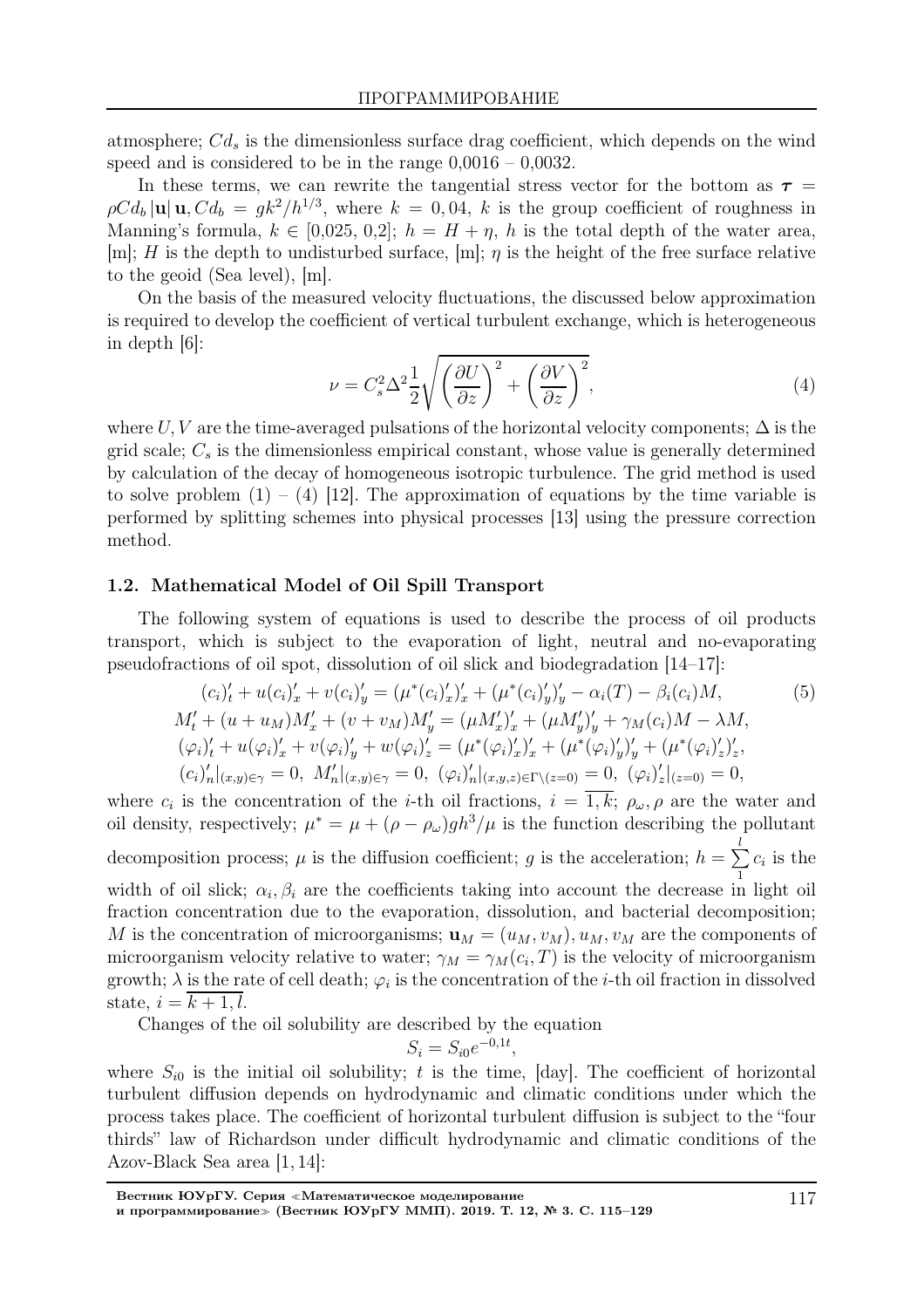$$
\mu \approx \varepsilon^{1/3} L^{4/3},\tag{6}
$$

where L is the characteristic size of diffusing spots;  $\varepsilon$  is the rate of turbulent energy dissipation, which has the order  $10^{-1} - 1$  cm<sup>2</sup>/s<sup>3</sup> at the surface and is reduced to the order  $10^{-4} - 10^{-3}$  cm<sup>2</sup>/s<sup>3</sup> at the average along with depth. For the one-shot volley oil spill, the following boundary and initial conditions are determined to solve the above systems of equations:

$$
c_i|_{t=0,(x,y)\in A} = c_{i0}, c_i|_{t=0,(x,y)\notin A} = 0,
$$

where A is the area covered by the spot;  $c_{i0}$  is the oil concentration in the considered area.

## 1.3. Modelling the Microbiological Destruction Processes of Oil and Oil Products

In order to research the bioremediation processes of oil slick including the evaporation, dissolution, biological oxidation by microorganisms, we endow system (5) with the functional dependencies (observation models)  $\gamma(c_i)$  $\mu_m c_i/(c_i + K_S)$ , where  $\mu_m(T, C, I)$  is the maximum velocity of microorganism growth;  $T$  is the ambient temperature over the spill surface;  $C$  is the water salinity; I is the water illumination;  $K_S$  is the saturation coefficient;  $\alpha_i(T) = (K_E P_i/(RT) + K_D S_i) A X_i M_i^m$ ,  $K_E = 2, 5 \cdot 10^{-3} U^{0.78}$  is the mass transport coefficient for hydrocarbon,  $[m/s]$ ; U is the wind velocity relatively to water,  $[m/s]$ ;  $X_i$  is the mole fraction of the *i*-th component equaled to  $v_i/\sum v_i$ ;  $v_i$  is the amount of the *i*-th component substance, [mol];  $P_i$  is the vapor pressure of the *i*-th component, [Pa]; R is the universal gas constant,  $R = 8,314$  J/mol; A is the area of oil spill,  $[m^2]$ ;  $M_i^m$  is the molar mass of the *i*-th component, [kg/mol];  $K_D = kK_{D0}$  is the coefficient of mass transport of dissolution;  $K_{D0}$ is the initial value of the mass transport coefficient of dissolution;  $k$  is the coefficient depending on the water situation;  $S_i$  is the dissolubility of the *i*-th component in water,  $[kg/m^3]; \varphi_{i0} = K_D S_i X_i M_i^m; \beta_i(c_i) = \gamma(c_i)/q, q$  is the proportion coefficient between the amount of microorganisms and the absorbed substrate.

We endow system  $(5)$  with the equation [18]

$$
(\mathbf{u}_M)_t' + (u + u_M)(\mathbf{u}_M)_x' + (v + v_M)(\mathbf{u}_M)_y' = \left(\mu(\mathbf{u}_M)_x'\right)_x' + \left(\mu(\mathbf{u}_M)_y'\right)_y' - \alpha_u \mathbf{u}_M + k_i \operatorname{grad} c_i,
$$
  
where  $M$  is the microexperiment conservation (bottom).

where M is the microorganism concentration (bacteria);  $\alpha_u$  is the coefficient of microorganism inertial motion;  $k_i$  is the taxis ratio.

In order to research the microbiological oil destruction process, we simulate the introduction of biosorbent containing oil-oxidizing bacteria and the concentrated culture of the Chlorella vulgaris Beijer green microalgae. The coefficient  $\lambda$  takes into account not only the mortality of phytoplankton, but also the consumption of the phytoplankton by fish. We endow system (5) with the following two equations:

$$
S'_t + uS'_x + vS'_y + wS'_z = (\mu S'_x)'_x + (\mu S'_y)'_y + (\mu S'_z)'_z - (\alpha_0 + \gamma B)\psi M + D(S_p - S) + f,
$$
  

$$
B'_t + uB'_x + vB'_y + wB'_z = (\mu B'_x)'_x + (\mu B'_y)'_y + (\mu B'_z)'_z + k_B M - \varepsilon B,
$$

where  $S, B$  are the concentrations of nutrient and metabolite of the *Chlorella vulgaris* Beijer green algae, respectively;  $\alpha = (\alpha_0 + \gamma B)$  is the growth dependence (the phytoplancton) due to the coefficient B;  $\alpha_0$  is the growth rate of M in the absence of the coefficient B;  $\gamma$  is the impact parameter;  $\delta = \delta(C)$  is the loss coefficient of phytoplankton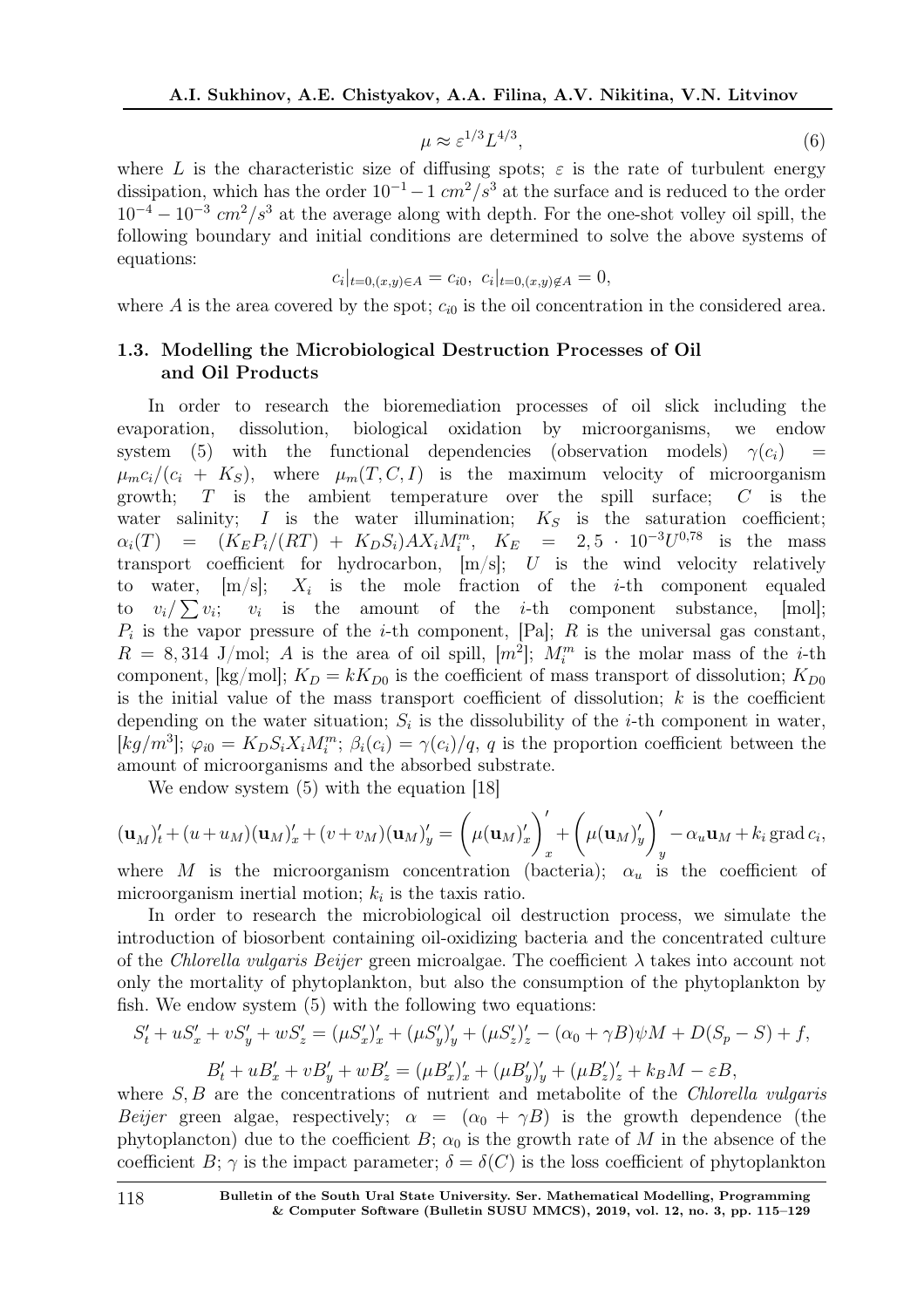due to the extinction (specific mortality), taking into account the influence of salinity  $C$ ; D is the specific pollutant rate;  $f(x, y, z, t)$  is the source function of pollutants;  $S_p$  is the maximum possible concentration of pollutants;  $k_B$  is the excretion rate;  $\varepsilon$  is the metabolite decomposition of the coefficient B;  $\psi(I, T, S, C)$  is the coefficient taking into account the effect of light, temperature, S and C on M.

## 2. Method to Solve the Model Problems

In order to implement the oil product transport model, consider the two-dimensional convection-diffusion problem in the form

$$
c'_{t} + uc'_{x} + vc'_{y} = (\mu c'_{x})'_{x} + (\mu c'_{y})'_{y} + f
$$
\n(7)

with the boundary conditions

$$
c'_n(x, y, t) = \alpha_n c + \beta_n,\tag{8}
$$

where  $u, v$  are the water velocity components;  $\mu$  is the turbulent exchange coefficient; f is the function, describing the intensity and distribution of sources;  $\alpha_n, \beta_n$  are the given coefficients.

Introduce the uniform rectangular grid

$$
\omega_h = \{ t^n = n\tau, x_i = ih_x, y_j = jh_y; n = \overline{0, N_t}, i = \overline{0, N_x}, j = \overline{0, N_y},
$$
  

$$
N_t \tau = T, N_x h_x = l_x, N_y h_y = l_y \},
$$

where  $\tau$  is the time step;  $h_x, h_y$  are the spatial steps;  $N_t$  is the upper time boundary;  $N_x$ ,  $N_y$  are the spatial boundaries;  $l_x, l_y$  are the maximum dimensions of the computational domain.

For model discretization of the oil products transport problem, we use the space splitting scheme taking into account the partial filling of cells [12]. The discrete analogue of diffusion-convection equation (7) has the form

$$
\frac{q_{i,j}^{n+1/2} - q_{i,j}^{n}}{\tau} + \psi_{xL} \frac{q_{i-1,j}^{n-1/2} - q_{i-1,j}^{n-1}}{2\tau} + \psi_{xR} \frac{q_{i+1,j}^{n-1/2} - q_{i+1,j}^{n-1}}{2\tau} + u \frac{q_{i+1,j}^{n} - q_{i-1,j}^{n}}{4h_x} + \psi_{xL} u \frac{q_{i,j}^{n} - q_{i-1,j}^{n}}{h_x} + \psi_{xR} u \frac{q_{i+1,j}^{n} - q_{i,j}^{n}}{h_x} = 3/2\mu \frac{q_{i+1,j}^{n} - 2q_{i,j}^{n} + q_{i-1,j}^{n}}{h_x^2} + 1/2(g(q_{i,j}^{n}) + \eta_{i,j}^{n});
$$
\n
$$
\frac{q_{i,j}^{n+1} - q_{i,j}^{n+1/2}}{\tau} + \psi_{yL} \frac{q_{i,j-1}^{n} - q_{i,j-1}^{n-1/2}}{2\tau} + \psi_{yR} \frac{q_{i,j+1}^{n} - q_{i,j+1}^{n-1/2}}{2\tau} + v \frac{q_{i,j+1}^{n+1/2} - q_{i,j-1}^{n+1/2}}{4h_y} + \psi_{yL} v \frac{q_{i,j}^{n+1/2} - q_{i,j-1}^{n+1/2}}{h_y} + \psi_{yR} v \frac{q_{i,j+1}^{n+1/2} - q_{i,j}^{n+1/2}}{h_y} = 3/2\mu \frac{q_{i,j+1}^{n+1/2} - 2q_{i,j}^{n+1/2}}{h_y} + q_{i,j-1}^{n+1/2}}{h_y} + 1/2(g(q_{i,j}^{n}) + \eta_{i,j}^{n}),
$$
\n(9)

where  $\psi_{xL} = 1$ ,  $\psi_{xR} = 0$  for  $u > 0$ , and  $\psi_{xL} = 0$ ,  $\psi_{xR} = 1$  for  $u < 0$ ;  $\psi_{yL} = 1$ ,  $\psi_{yR} = 0$  for  $v > 0$ , and  $\psi_{yL} = 0$ ,  $\psi_{yR} = 1$  for  $v < 0$  [11].

The research of scheme (9) shows that the scheme is stable at the Courant numbers in the interval  $[0; 0,75]$  and the large Peclet numbers  $(Pe>20)$ . In the limiting case (the diffusion coefficient is equal to zero) at large Peclet numbers, the maximum value of the numerical solution error of problem (7) obtained by proposed difference scheme (9) is equaled to 0,125. The numerical solution error obtained by scheme (9) is less than the solution error of problem (7) obtained by the discretization of standard difference schemes.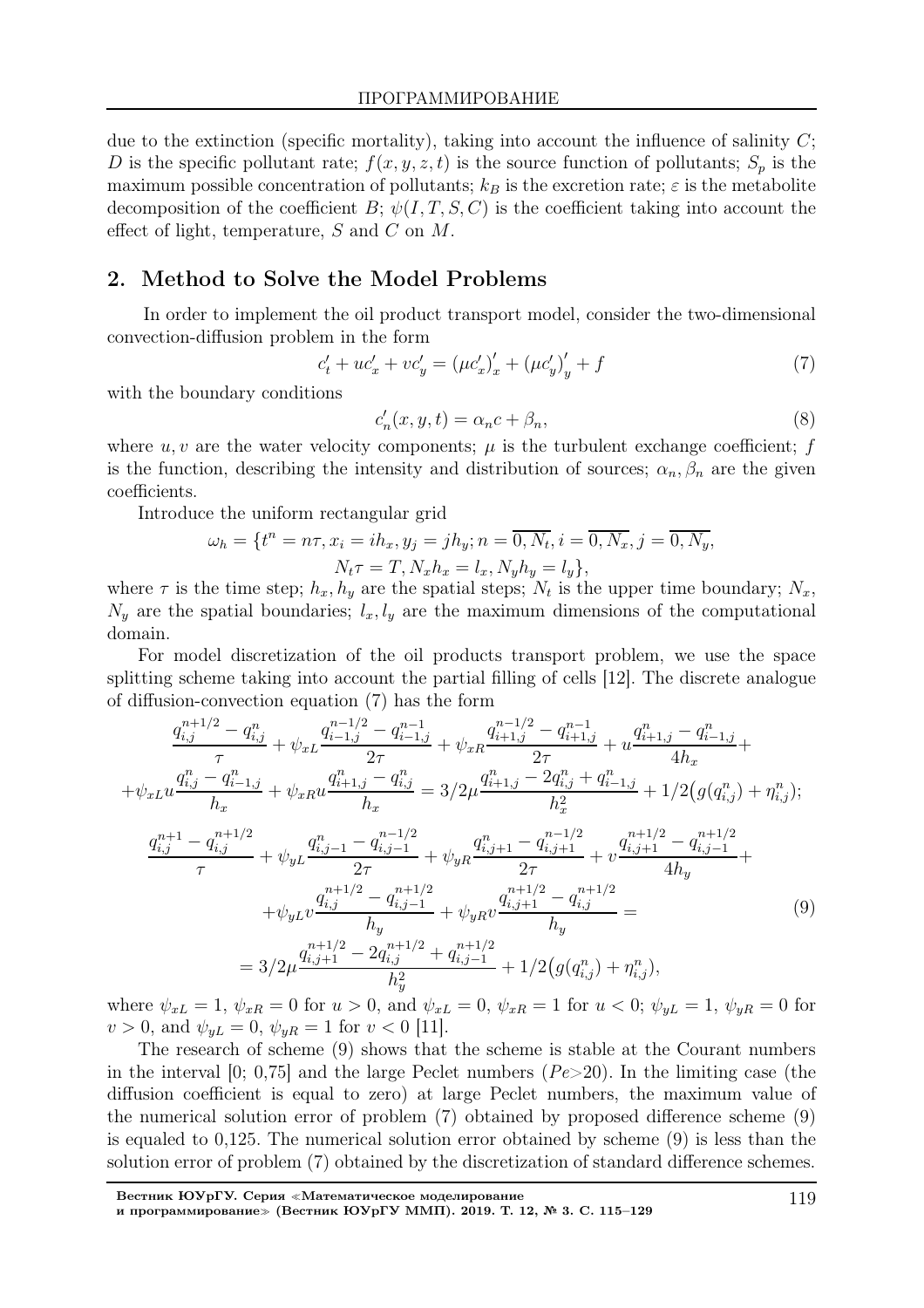# 3. Parallel Implementation as a Software Complex

Decomposition methods of grid domains are performed for computationally laborious convection-diffusion problems in parallel implementation taking into account parameters of multiprocessor systems' architecture. The maximum performance of multiprocessor computer system (MCS) is equaled to 18.8 TFlops. As computational nodes, we use 512 single-type of 16-core Blade-servers HP ProLiant BL685, each of which has the four quadcore AMD Opteron processor 8356 of 2.3GHz and memory, which is equaled to 32 GB. Table 1 gives the time costs required for one time layer on various grids, as well as the acceleration and efficiency values for different numbers of MCS cores.

Table 1

| $\boldsymbol{p}$ | Computational domain | $100\times100$ | $500 \times 500$   | $1000 \times 1000$ | $5000\times5000$ |
|------------------|----------------------|----------------|--------------------|--------------------|------------------|
| $\mathbf{1}$     | Time, s              | 0,000271       | 0,00846            | 0,03608            | 1,633            |
|                  | Acceleration         | 1              | 1                  | 1                  | 1                |
|                  | Efficiency           | 1              | 1                  | 1                  | $\mathbf{1}$     |
| $\overline{4}$   | Time, s              | 0,000052       | 0,00341            | 0,00978            | 0,533            |
|                  | Acceleration         | 5,212          | 2,481              | 3,689              | 3,064            |
|                  | Efficiency           | 1,303          | 0,62               | 0,922              | 0,766            |
| 16               | Time, s              | 0,000025       | 0,00054            | 0,00628            | 0,142            |
|                  | Acceleration         | 10,84          | 15,667             | 5,745              | 11,5             |
|                  | Efficiency           | 0,677          | 0,979              | 0,359              | 0,719            |
| 64               | Time, s              | 0,000125       | 0,00016            | 0,00110            | 0,044            |
|                  | Acceleration         | 2,168          | 52,875             | 32,8               | 37,114           |
|                  | Efficiency           | 0,034          | 0,826              | 0,513              | 0,58             |
| 128              | Time, s              |                | 0,00040            | 0,00048            | 0,017            |
|                  | Acceleration         |                | $\overline{21,15}$ | 75,167             | 96,059           |
|                  | Efficiency           |                | 0,165              | 0,587              | 0,75             |
| 512              | Time, s              |                |                    | 0,00129            | 0,0072           |
|                  | Acceleration         |                |                    | 27,883             | 228,36           |
|                  | Efficiency           |                |                    | 0,054              | 0,446            |

Acceleration and efficiency of the number of processors  $(p)$  for one time layer

For numerical implementation of proposed interrelated mathematical hydrophysics models, we develop parallel algorithms adapted for hybrid computer systems using the NVIDIA CUDA architecture (Fig. 1).



Fig. 1. The NVIDIA Tesla K80

The NVIDIA Tesla K80 computing accelerator has the high computing performance and supports all modern both the closed (CUDA) and open technologies (OpenCL, DirectCompute). The NVIDIA Tesla K80 specifications are the following: the GPU frequency of 560 MHz, the GDDR5 video memory of 24 GB, the video memory frequency of 5000 MHz, the video memory bus digit capacity of 768 bits. The NVIDIA CUDA platform characteristics are the following: Windows 10 (x64) operating system, CUDA Toolkit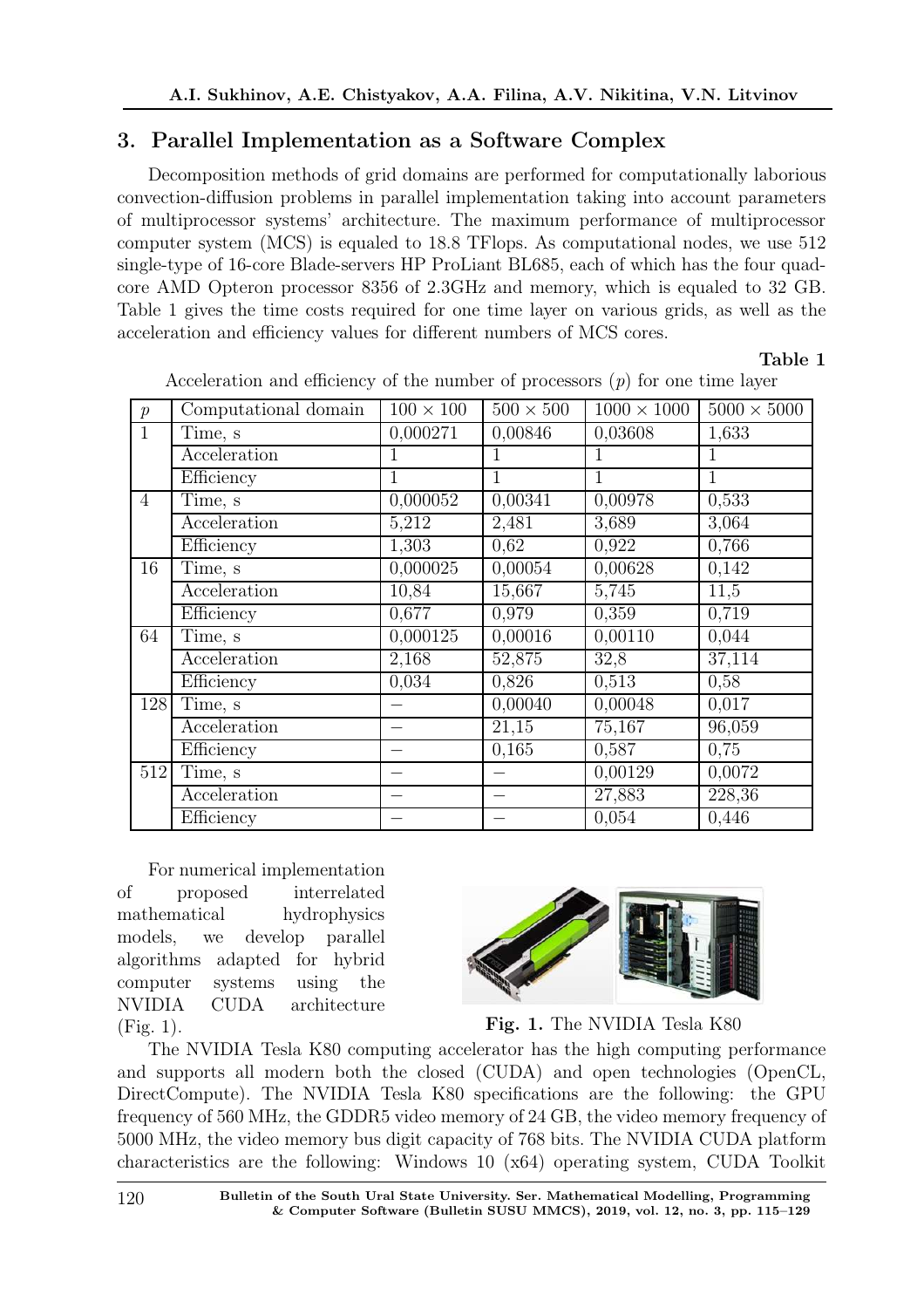v10.0.130, Intel Core i5-6600 3.3 GHz processor, DDR4 of RAM 32 GB, the NVIDIA GeForce GTX 750 Ti video card of 2GB, 640 CUDA cores.

The GPU with the CUDA technology is required to address the effective resource distribution at solving the system of linear algebraic equations (SLAE). In order to implement the corresponding algorithm, we obtain the dependence of the SLAE solution time on the matrix dimension and the number of nonzero diagonals (see Fig. 2). As a result, in particular, we can choose the grid size and to determine the SLAE solution time based on the number of nonzero matrix diagonals.



Fig. 2. Dependence of the SLAE solution time on matrix dimension and the number of nonzero diagonals

We implement the experimental software complex (SC) for mathematical modelling of shallow water ecosystems on the example of the Azov-Black Sea basin. Due to the SC, we can construct the operational forecast of movement of turbulence flow of water environment, i.e. the velocity field on grids with high resolution. The SC is used to calculate the three-dimensional velocity vector of the Azov Sea. The SC takes into account such physical parameters as the Coriolis force, the turbulent exchange, the complex geometry of bottom surface and coastline, evaporation, river flows, wind-surges, wind currents and friction bottom, and allows to calculate velocity field without pressure, hydrostatic pressure (used as an initial approximation for the hydrodynamic pressure), hydrodynamic pressure, and three-dimensional velocity field of water flow.

The output parameters are steps by spatial coordinates, error of grid equations' calculation, grid dimension, time interval, evaporation intensity, initial distribution of velocity vector components of water environment and pressure.

We develop and integrate to this SC the new modules in order to calculate the oil products transport in view of the evaporation of light, neutral and no-evaporating pseudofractions of oil slick, dissolution and biodegradation.

In order to calibrate and verify the developed hydrophysics models included in the SC, we use the "ESIMO" data [19] (Fig. 3), the NOAA data [20] (Fig. 4), and the "Analytical GIS" portal [21]. As input data, we use the NASA data [22], the Earth satellite sensing data of the Scientific Research Center (SRC) "Planeta" [23] (Fig. 5, 6), [25–29], the data of the Azov Fisheries Research Institute ("AzNIIRH"), the Federal State Institution (FSI) "Azovmorinformtsentr", expeditionary researches [30, 31].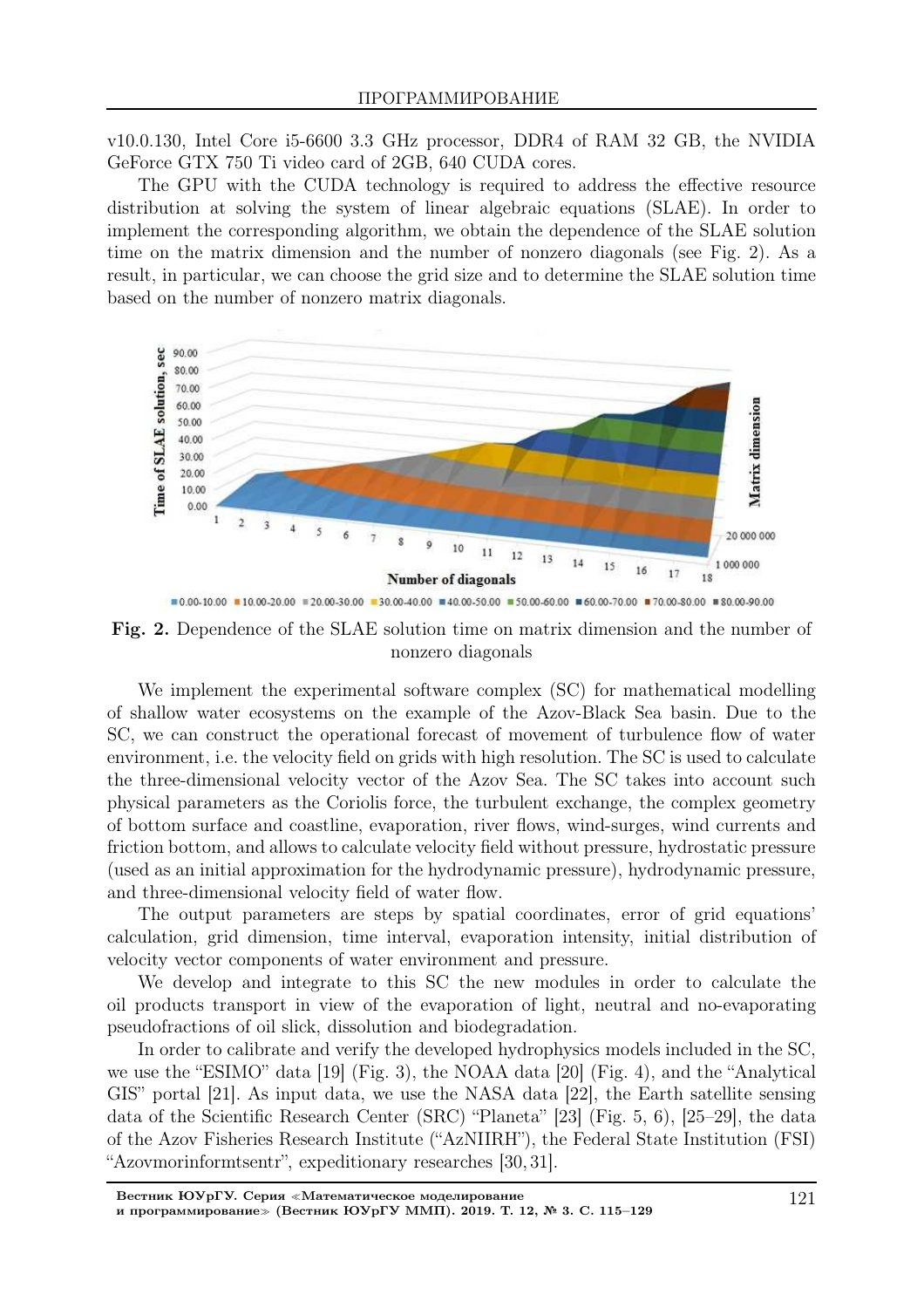





Fig. 4. Earth satellite sensing data: a) the Azov Sea satellite image in ultraviolet spectrum (visible spots of phytoplankton, revealing the structure of currents); b) the wind velocity and direction in the Azov-Black Sea basin







The paper [10] gives the results of natural experiments for researching the crude oil destruction in seawater. According to the experimental results, only  $3 - 15\%$  of original amount of crude oil is subject to oxidation, biodegradation, photochemical reactions, while  $10 - 40\%$  of the substance is evaporated. According to the paper [24], the containment time should not exceed 4 hours since oil spill in water, and 6 hours since the discovery of oil spill on the ground for providing the information about spill upon receiving a message about spill.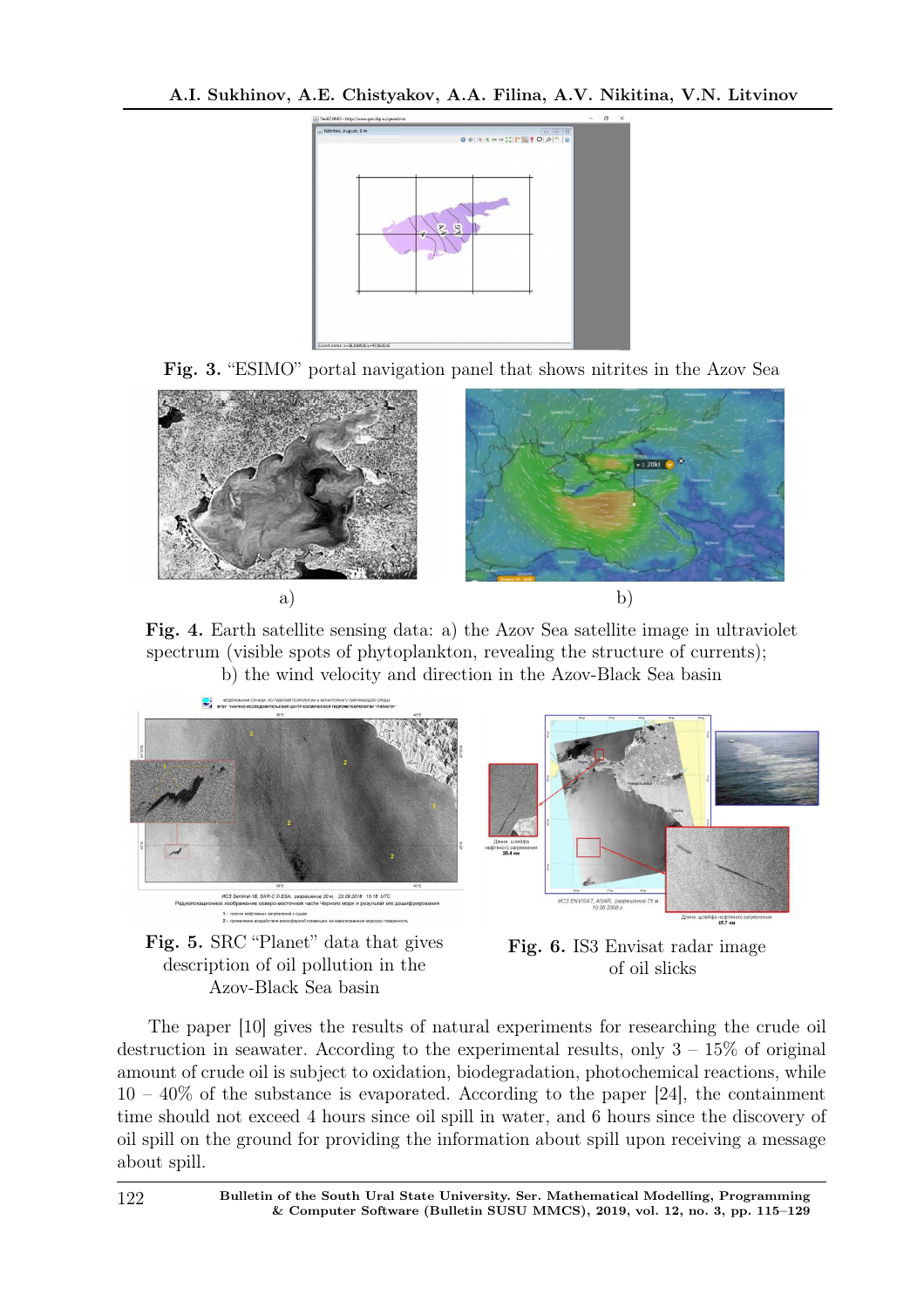Fig. 7 shows numerical simulation of petroleum hydrocarbons' bioremediation process by introduction of the oil-degrading bacteria in coastal system (the Azov Sea) (N is the number of iteration).

The initial distribution of light oil fraction is shown in Fig. 7 a, while the distribution of light oil fraction (two oil slicks) is shown in Fig. 7 b  $(N = 121)$ . The initial distribution of heavy oil fraction is shown in Fig. 7 c, while the distribution of heavy oil fraction concentration (a single localized spill with the subsidence of oil hydrocarbons to the water bottom) is shown in Fig. 7 d  $(N =$ 148).

In the considered case, there is no localization measures of oil spills. According to the results of natural experiments, the



Fig. 7. Results of the "Azov3d" SC simulation

calculated time must be equal to  $20 - 30$  days. The wind velocity  $3 - 8$  m/s is an ideal for localization of the oil pollution. In this case, the slicks appear as dark spots on the bright (rough) water surface (see Fig. 8 a). The highest wind velocity was fixed in November 11, 2007 in Kerch Strait and amounted to 24 m/s according to the Gismeteo data.



Fig. 8. Oil spill simulation using the "Azov3d" SC: a) the radar image during the spill; b) the concentration fields of light oil products

Results of numerical experiments of light oil transport simulation in the Kerch Strait on November 16, 2007 (Fig. 8 b) was obtained on the basis of the developed SC and used to test the efficiency of this complex [26]. Compare the calculation results of the light oil product concentration (see Fig. 8 b) and the radar images of catastrophic oil spill (Fig. 8 a). Their qualitative agreement is obvious. The simulation time is 4 days after spill.

Simulation time interval was 30 days (Fig. 9 b). In the case of the source oil pollution (two oil slicks), the sorbed oil is reduced to  $30 - 40\%$ . This fact corresponds to the oil distribution process in water at the qualitative and quantitative levels. Fig. 9 shows the numerical simulation of the petroleum hydrocarbon phytoremediation process by the water algolization (the Azov Sea) with the Chlorella vulgaris Beijer green microalgae.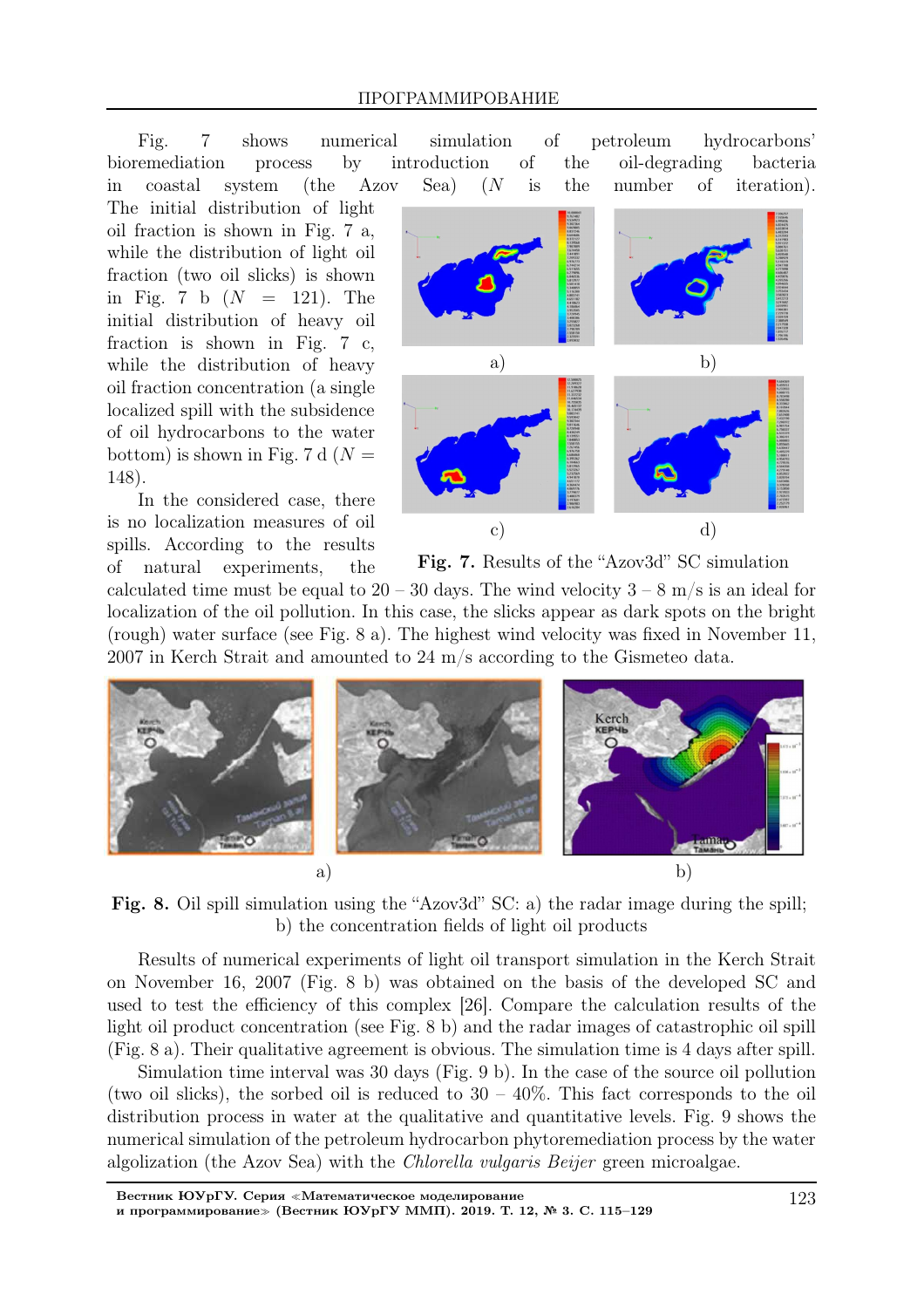

Fig. 9. Results of "Azov3d" SC simulation: a) changes of biogenic pollutant concentration; b) changes of the Chlorella vulgaris Beijer green microalgae concentration

(28 days since the introduction of algae in water). The coefficients are as follows:  $\mu=5\cdot 10^{-10};\,D=0,001;\,S_{p}=1;\,f=3;\,\tau_{\varphi}=0,1;\,\varphi\in\{M,S,B\};\,\varepsilon=0,8;\,\alpha_{0}=0,1;$  $\gamma = 0.0416$ 

As the verification criterion of developed models  $(1) - (4)$ ,  $(5)$ , we consider the error estimation of simulation taking into account the available field data measurements. The error is calculated as follows:

$$
\delta = \sqrt{\sum_{k=1}^{n} (c_{k \text{ nat}} - c_{k})^{2}} / \sqrt{\sum_{k=1}^{n} c_{k \text{ nat}}^{2}},
$$

where  $c_{k \text{nat}}$  is the value of harmful concentration obtained by field measurements [32];  $c_k$ is the value of harmful concentration calculated by the models  $(1) - (4)$ ,  $(5)$ . The value of relative error  $\delta$  was equaled to  $12-24\%$  at calculation of contaminant and microorganism concentrations.

# Conclusion

We propose the complex of interrelated mathematical models of hydrodynamics and biological kinetics. The complex describes the oil products' transport in view of evaporation of light, neutral and no-evaporating pseudofractions of oil slick, dissolution and biodegradation [30, 32]. The approximation of the convection-diffusion problem is performed on the basis of the space splliting schemes.

Research of the developed scheme shows that the scheme is stable at the Courant numbers in the interval  $[0, 0.75]$  and at the large Peclet numbers  $(Pe > 20)$ . The proposed scheme gives the numerical solution error, which is less than the solution error of the problem obtained by the discretization of standard difference schemes. On the basis of supercomputer, we develop the experimental software for mathematical modelling the possible scenarios of shallow waters' ecosystems on the example of the Azov Sea at oil spills. The decomposition methods of grid domains are used for computationally laborious convection-diffusion problems in parallel implementation taking into account the architecture of multiprocessor systems with distributed memory. Analysis of the CUDA architecture characteristics shows the applicability of algorithms for numerical implementation of the developed mathematical models of hydrophysics to construct the high-performance information systems.

Acknowledgements. This paper was partially supported by the grant no. 17-11-01286 of the Russian Science Foundation.

124 Bulletin of the South Ural State University. Ser. Mathematical Modelling, Programming & Computer Software (Bulletin SUSU MMCS), 2019, vol. 12, no. 3, pp. 115–129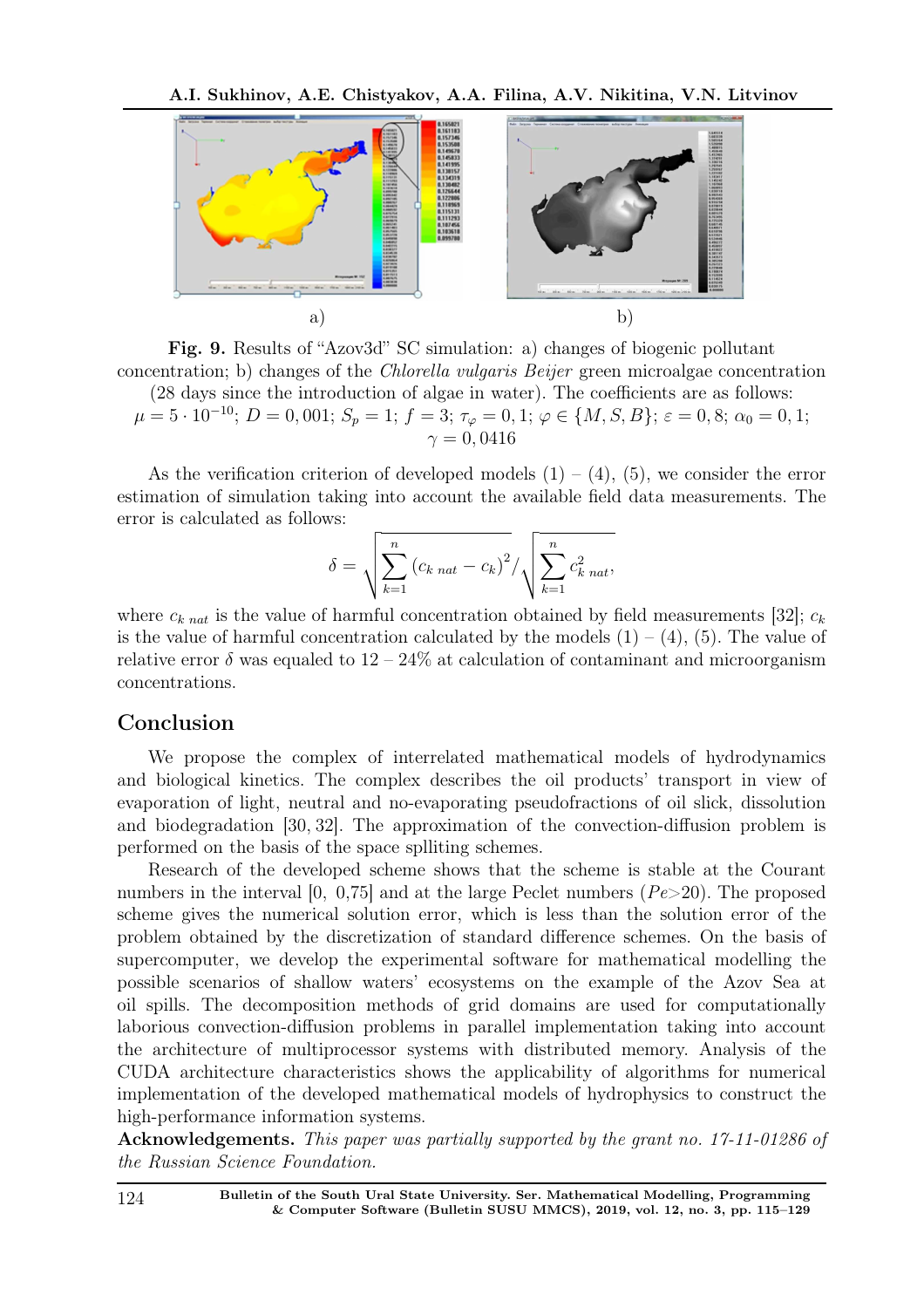# References

- 1. Dembitsky S.I., Urtenov M.Kh., Sharpan M.V. Mathematical Modelling and Analysis of the Biological Destruction of Oil with Different Ways of Making Biological Products. Ecological Systems and Devices, 2007, no. 11, pp. 48–51.
- 2. Perevaryukha A.Yu. Uncertainty of Asymptotic Dynamics in Bioresource Management Simulation. Journal of Computer and Systems Sciences International, 2011, vol. 50, no. 3, pp. 491–498. DOI: 10.1134/S1064230711010151
- 3. Chetverushkin B.N. Resolution Limits of Continuous Media Models and Their Mathematical Formulations. Mathematical Models and Computer Simulations, 2013, vol. 5, no. 3, pp. 266– 279. DOI: 10.1134/S2070048213030034
- 4. Shiahn-wern Shyue, Hung-chun Sung, Yung-fang Chiu. Oil Spill Modeling Using 3D Cellular Automata for Coastal Waters. Proceeding of 17th International Offshore and Polar Engineering Conference, 2007, pp. 546–553.
- 5. Yihdego Y., Al-Weshah R.A. Hydrocarbon Assessment and Prediction Due to the Gulf War Oil Disaster, North Kuwait. Water Environment Research, 2017, vol. 89, no. 6, pp. 484–499. DOI: 10.2175/106143016X14798353399250
- 6. Chistyakov A.E., Nikitina A.V., Ougolnitsky G.A. et al. A Differential-Game Model of Prevention Zamora in Shallow Waters. Proceedings of the Conference Management of Large Systems, 2015, no. 55, pp. 343–361.
- 7. Johansen O. Dispersion of Oil from Drifting Slicks. Spill Technology Newsletter, 1982, pp. 134–149.
- 8. Mackay D., Buist I., Mascarenhas R., Paterson S. Oil Spill Processes and Models. Ottawa, 1980.
- 9. Chistyakov A.E., Semenyakina A.A. The Application of Interpolation Methods for Reconstruction of the Bottom Surface. Izvestiya YuFU. Tekhnicheskie nauki, 2013, no. 4 (141), pp. 21–28.
- 10. Nikitina A.V., Sukhinov A.I., Ugolnitsky G.A. et al. Optimal Control of Sustainable Development in the Biological Rehabilitation of the Azov Sea. Mathematical Models and Computer Simulations, 2017, vol. 9, no. 1, pp. 101–107. DOI: 10.1134/S2070048217010112
- 11. Belotserkovskii O.M. Turbulentnost': novye podhody [Turbulence: New Approaches]. Moscow, Nauka, 2003.
- 12. Samarskii A.A. Teoriya raznostnyh shem [The theory of Difference Schemes]. Moscow, Nauka, 1977.
- 13. Belotserkovskii O.M., Gushhin V.A., Shhennikov V.V. Use of the Splitting Method to Solve Problems of the Dynamics of a Viscous Incompressible Fluid. Journal of Computational Mathematics and Mathematical Physics, 1975, vol. 15, no. 1, pp. 190–200. DOI: 10.1016/0041- 5553(75)90146-9
- 14. Abdusamadov A.S., Panarin A.P., Magomedov A.K. et al. The Solubility and Degradation of Oil in Seawater. South of Russia: Ecology, Development, 2012, vol. 1, pp. 165–166. DOI: 10.18470/1992-1098-2012-1-165-166
- 15. Fay J.A. Physical Processes in the Spread of Oil on a Water Surface. Procceeding of Joint Conference on Prevention and Control of Oil Spills, 1971, pp. 463–467. DOI: 10.7901/2169- 3358-1971-1-463
- 16. Akhmetov I.V., Gubaydullin I.M. Information-Analytical System of Chemical Technology Processes Modeling by the Use of Parallel Calculations. CEUR Workshop Proceedings of the 4th International Conference on Information Technology and Nanotechnology, Samara, 2018, pp. 139–145. DOI: 10.18287/1613-0073-2018-2212-139-145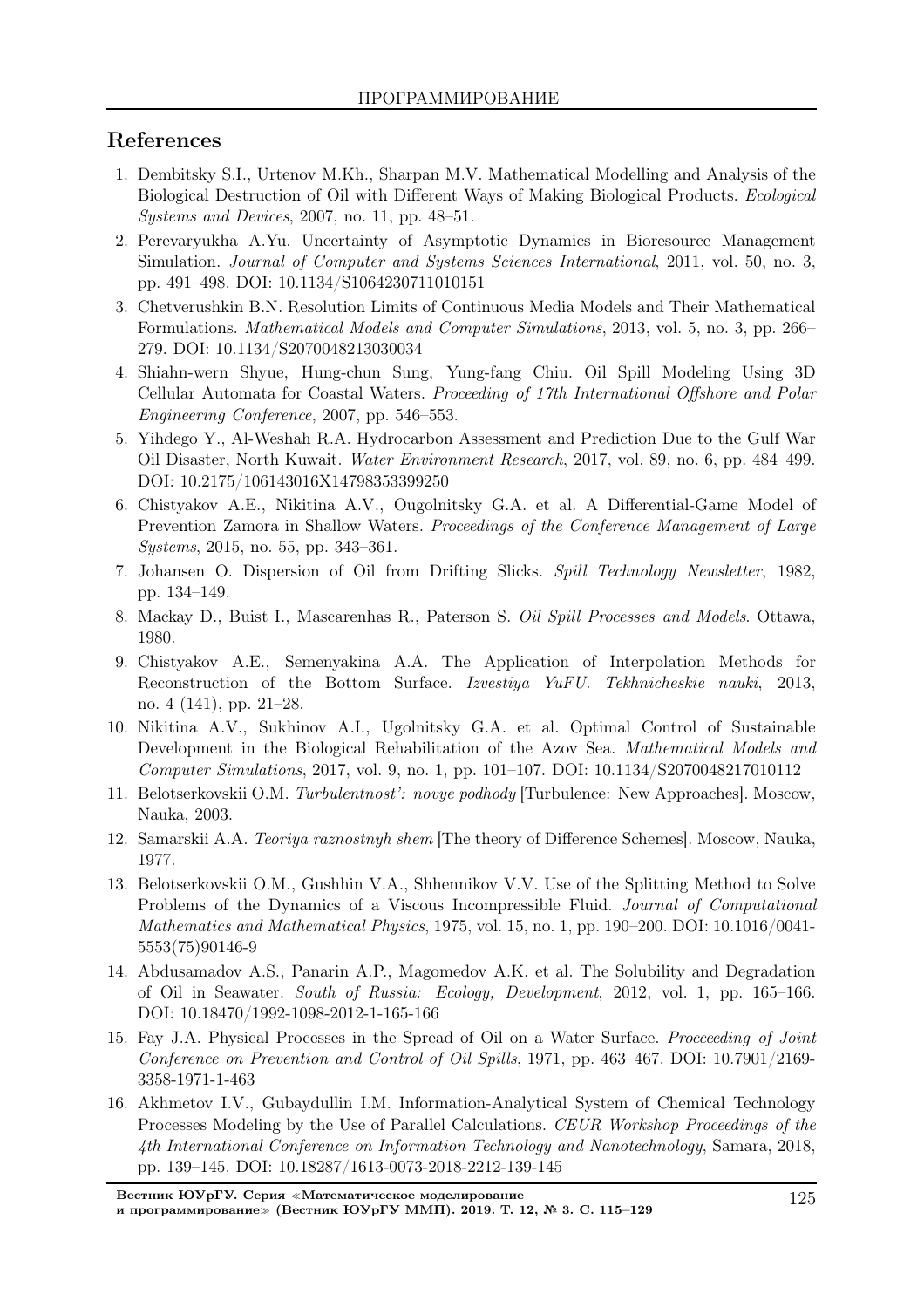- 17. Copeland G., Wee Thiam-Yew. Current Data Assimilation Modelling for Oil Spill Contingency Planning. Environmental Modelling and Software, 2006, vol. 21, no. 2, pp. 142– 155. DOI: 10.1016/j.envsoft.2004.04.022
- 18. Tyutyunov Yu.V., Titova L.I., Senina I.N. Prey-Taxis Destabilizes Homogeneous Stationary State in Spatial Gause–Kolmogorov-Type Model for Predator-Prey System. Ecological Complexity, 2017, vol. 31, pp. 170–180. DOI: 10.1016/j.ecocom.2017.07.001
- 19. Unified State System of Information on the Situation in the World Ocean. Available at: esimo.ru/portal/auth/portal/arm-csmonitor/Settlement-Model+Complex (accessed 17 August 2018).
- 20. National Oceanic and Atmospheric Administration. Available at: hobitus.com/noaa (accessed 17 August 2018).
- 21. Analytical GIS. Available at: geo.iitp.ru/index.php (accessed 17 August 2018).
- 22. National Aeronautics and Space Administration. Available at: nasa.gov (accessed 17 August 2018).
- 23. SRC "Planet". Available at: planet.iitp.ru/index1.html (accessed 17 August 2018).
- 24. Resolution of the Government of the Russian Federation on April 15, 2002. No. 240 "On the Procedure for Organizing the Activities for Prevention and Liquidation of Oil Spills in the Russian Federation".
- 25. Nikitina A.V., Semenov I.S. Parallel Implementation of the Toxic Algae Dynamics Model in the Azov Sea Using the Multithreading in the Windows Operating System. Izvestiya YuFU. Tekhnicheskie nauki, 2013, no. 1 (138), pp. 130–135.
- 26. Tkalich P., Chan E.S. Vertical Mixing of Oil Droplets by Breaking Waves. Marine Pollution Bulletin, 2002, vol. 44, no. 11, pp. 152–161. DOI: 10.1016/S0025-326X(02)00178-9
- 27. Chistyakov A.E., Khachunts D.S. Software Implementation of the Two-Dimensional Problem of Air Environment Motion. Izvestiya YuFU. Tekhnicheskie nauki, 2013, no. 4 (141), pp. 15–21.
- 28. Modelling of Emergency Oil Spills and Oil Products for Planning Actions in Emergency Conditions. Moscow, ArcReview, DATA+, 2003.
- 29. Sukhinov A.I., Chistyakov A.E. Adaptive Modified Alternating Triangular Iterative Method for Solving Grid Equations with a Non-Self-Adjoint Operator. Mathematical Models and Computer Simulations, 2012, vol. 4, no. 4, pp. 398–409. DOI: 10.1134/S2070048212040084
- 30. Gushchin V.A., Sukhinov A.I., Nikitina A.V. et al. A Model of Transport and Transformation of Biogenic Elements in the Coastal System and Its Numerical Implementation. Computational Mathematics and Mathematical Physics, 2018, vol. 58, no. 8, pp. 1316–1333. DOI: 10.1134/S0965542518080092
- 31. Yakushev E.V., Sukhinov A.I., Lukashev Yu.F. et al. Comprehensive Oceanological Studies of the Sea of Azov During Cruise 28 of R/V Akvanavt (July–August 2001). Oceanology, 2003, vol. 43, no. 1, pp. 39–47.
- 32. Sukhinov A.I., Nikitina A.V., Semenyakina A.A., Chistyakov A.E. Complex of Models, Explicit Regularized Schemes of High-Order of Accuracy and Applications for Predictive Modeling of After-Math of Emergency Oil Spill. Proceedings of the 10th Annual International Scientific Conference on Parallel Computing Technologies, 2016, vol. 1576, pp. 308–319.

Received April 8, 2019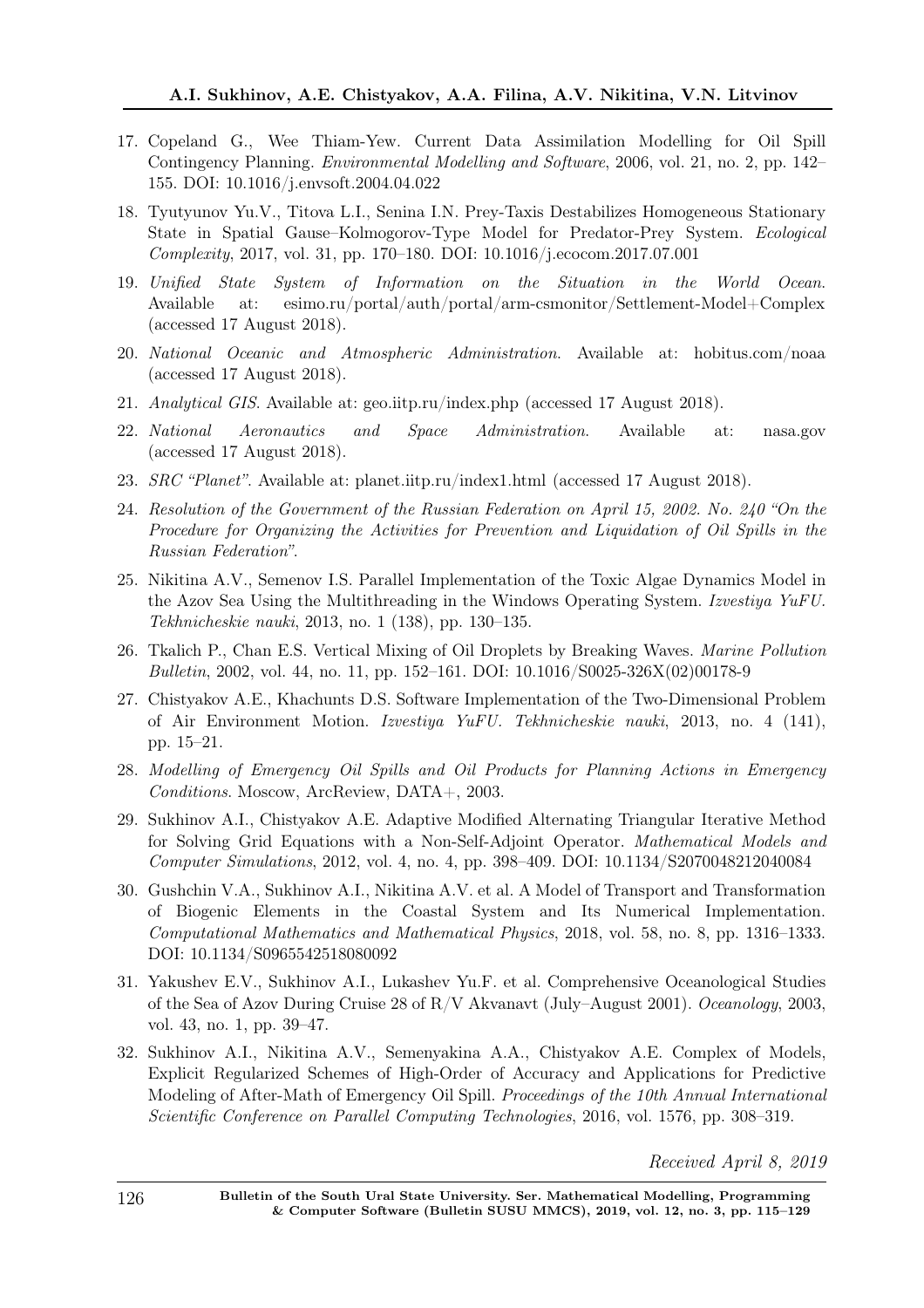## УДК 519.6 DOI: 10.14529/mmp190310

## СУПЕРКОМПЬЮТЕРНОЕ МОДЕЛИРОВАНИЕ НЕФТЯНЫХ РАЗЛИВОВ В АЗОВСКОМ МОРЕ

А.И. Сухинов<sup>1</sup>, А.Е. Чистяков<sup>1</sup>, А.А. Филина<sup>2</sup>, А.В. Никитина<sup>3</sup>,  $B.H.$  Литвинов<sup>4</sup>

<sup>1</sup> Донской государственный технический университет, г. Ростов-на-Дону, Российская Федерация

<sup>2</sup> ООО «НИЦ супер-ЭВМ и нейрокомпьютеров», г. Таганрог, Российская Федерация <sup>3</sup> Южный федеральный университет, г. Таганрог, Российская Федерация

<sup>4</sup> Азово-Черноморский инженерный институт ФГБОУ ВО Донской ГАУ, г. Зерноград, Российская Федерация

> Исследование микробиологической деструкции нефтяных загрязнений в мелководном водоеме с учетом фракционного состава нефти, а также гидродинамических и химико-биологических свойств воды проводилось на многопроцессорной вычислительной системе с распределенной памятью. Предложен комплекс взаимосвязанных прецизионных моделей для моделирования динамики микробиологической деградации углеводородов в Азовском море. Для дискретизации моделей использовались схемы расщепления по пространству с учетом частичной заполненности ячеек расчетной области, благодаря чему точность вычислений была значительно повышена, а время выполнения расчетов сократилось. На супер-ЭВМ разработано экспериментальное программное обеспечение, предназначенное для прогнозного моделирования экологической ситуации в мелководном водоеме при нефтяном и других загрязнениях при природных и индустриальных вызовах.

> Ключевые слова: нефтяное загрязнение; биодеградация нефтяных углеводородов; мелководный водоем; математическая модель; алгоритм; супер-ЭВМ.

# Литература

- 1. Дембицкий, С.И. Математическое моделирование и анализ биологической деструкции нефти при разных способах внесения биопрепаратов / С.И. Дембицкий, М.Х. Уртенов, М.В. Шарпан // Экологические системы и приборы. – 2007. – № 11. – С. 48–51.
- 2. Perevaryukha, A.Yu. Uncertainty of Asymptotic Dynamics in Bioresource Management Simulation / A.Yu. Perevaryukha // Journal of Computer and Systems Sciences International. – 2011. – V. 50,  $\mathbb{N}^2$  3. – P. 491–498.
- 3. Chetverushkin, B.N. Resolution Limits of Continuous Media Models and Their Mathematical Formulations / B.N. Chetverushkin // Mathematical Models and Computer Simulations. –  $2013. - V. 5, N<sup>o</sup> 3. - P. 266-279.$
- 4. Shiahn-wern Shyue. Oil Spill Modeling Using 3D Cellular Automata for Coastal Waters / Shiahn-wern Shyue, Hung-chun Sung, Yung-fang Chiu // Procceding of 17th International Offshore and Polar Engineering Conference. – 2007. – P. 546–553.
- 5. Yihdego, Y. Hydrocarbon Assessment and Prediction Due to the Gulf War Oil Disaster, North Kuwait / Y. Yihdego, R.A. Al-Weshah // Water Environment Research. – 2017. – V. 89, № 6. – P. 484–499.
- 6. Чистяков, А.Е. Дифференциально-игровая модель предотвращения заморов в мелководных водоемах / А.Е. Чистяков, А.В. Никитина, Г.А. Угольницкий и др. // Управление большими системами. – 2015. – № 55. – С. 343–361.

Вестник ЮУрГУ. Серия <sup>≪</sup>Математическое моделирование и программирование<sup>≫</sup> (Вестник ЮУрГУ ММП). 2019. Т. 12, № 3. С. 115–129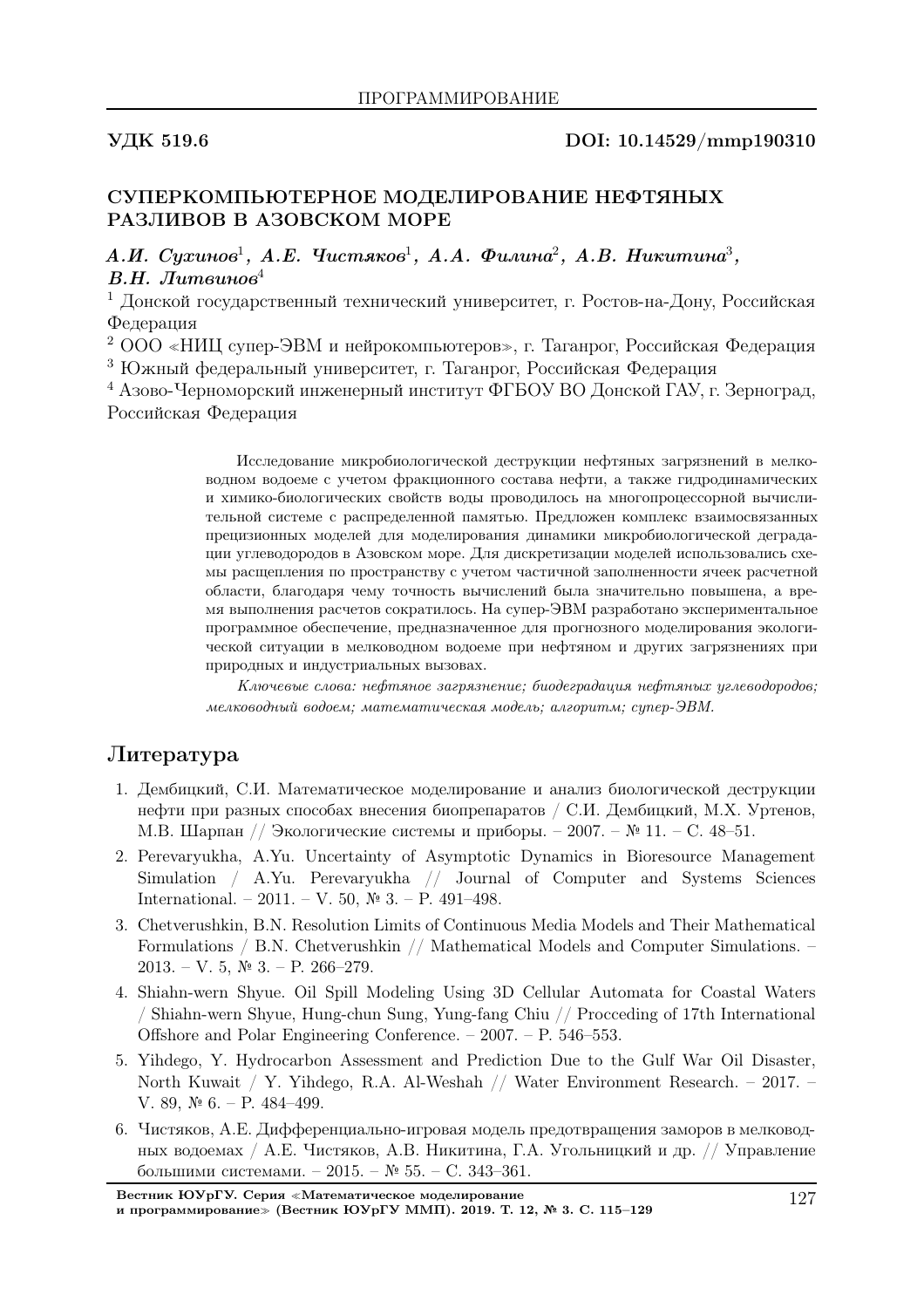- 7. Johansen, O. Dispersion of Oil from Drifting Slicks / O. Johansen // Spill Technology Newsletter. – 1982. – P. 134–149.
- 8. Mackay, D. Oil Spill Processes and Models / D. Mackay, I. Buist, R. Mascarenhas, S. Paterson. – Ottawa, 1980.
- 9. Чистяков, А.Е. Применение методов интерполяции для восстановления донной поверхности / А.Е. Чистяков, А.А. Семенякина // Известия ЮФУ. Технические науки. – 2013. –  $\mathcal{N}$ <sup>o</sup> 4 (141). − C. 21–28.
- 10. Nikitina, A.V. Optimal Control of Sustainable Development in the Biological Rehabilitation of the Azov Sea / A.V. Nikitina, A.I. Sukhinov, G.A. Ugolnitsky et al. // Mathematical Models and Computer Simulations. – 2017. – V. 9, № 1. – P. 101–107.
- 11. Белоцерковский, О.М. Турбулентность: новые подходы / О.М. Белоцерковский. М.: Наука, 2003.
- 12. Самарский, А.А. Теория разностных схем / А.А. Самарский. М.: Наука, 1977.
- 13. Белоцерковский, О.М. Метод расщепления в применении к решению задач динамики вязкой несжимаемой жидкости / О.М. Белоцерковский, В.А. Гущин, В.В. Щенников // Журнал вычислительной математики и математической физики. – 1975. – Т. 15, № 1. – С. 190–200.
- 14. Абдусамадов, А.С. Растворимость и деструкция нефти в морской воде / А.С. Абдусамадов, А.П. Панарин, А.К. Магомедов и др. // Юг России: экология, развитие. – 2012. – Т. 7,  $\mathbb{N}^{\mathsf{p}}$  1. – С. 165–166.
- 15. Fay, J.A. Physical Processes in the Spread of Oil on a Water Surface / J.A. Fay // Proceeding of Joint Conference on Prevention and Control of Oil Spills. – 1971. – P. 463–467.
- 16. Akhmetov, I.V. Information-Analytical System of Chemical Technology Processes Modeling by the Use of Parallel Calculations / I.V. Akhmetov, I.M. Gubaydullin // CEUR Workshop Proceedings of the 4th International Conference on Information Technology and Nanotechnology. – 2018. – P. 139–145.
- 17. Copeland, G. Current Data Assimilation Modelling for Oil Spill Contingency Planning / G. Copeland, Wee Thiam-Yew // Environmental Modelling and Software.  $-2006$ .  $- V. 21$ ,  $N<sup>o</sup>$  2. − P. 142–155.
- 18. Tyutyunov, Yu.V. Prey-Taxis Destabilizes Homogeneous Stationary State in Spatial Gause– Kolmogorov-Type Model for Predator-Prey System / Yu.V. Tyutyunov, L.I. Titova, I.N. Senina // Ecological Complexity. – 2017. – V. 31. – P. 170–180.
- 19. Портал <sup>≪</sup>Единая государственная система информации об обстановке в Мировом океане≫. – URL: esimo.ru/portal/auth/portal/arm-csmonitor/Settlement-Model+Complex (дата обращения: 17.08.2018).
- 20. National Oceanic and Atmospheric Administration. URL: hobitus.com/noaa (дата обращения: 17.08.2018).
- 21. «Аналитические ГИС». URL: geo.iitp.ru/index.php (дата обращения: 17.08.2018).
- 22. National Aeronautics and Space Administration (NASA). URL: nasa.gov (дата обращения: 17.08.2018).
- 23. ФГБУ <sup>≪</sup>Научно-исследовательский центр космической гидрометеорологии <sup>≪</sup>Планета≫. – URL: planet.iitp.ru/index1.html (дата обращения: 17.08.2018).
- 24. Постановление Правительства РФ № 240 от 15.03.2002 <sup>≪</sup>О порядке организации мероприятий по предупреждению и ликвидации разливов нефти и нефтепродуктов на территории Российской Федерации≫.